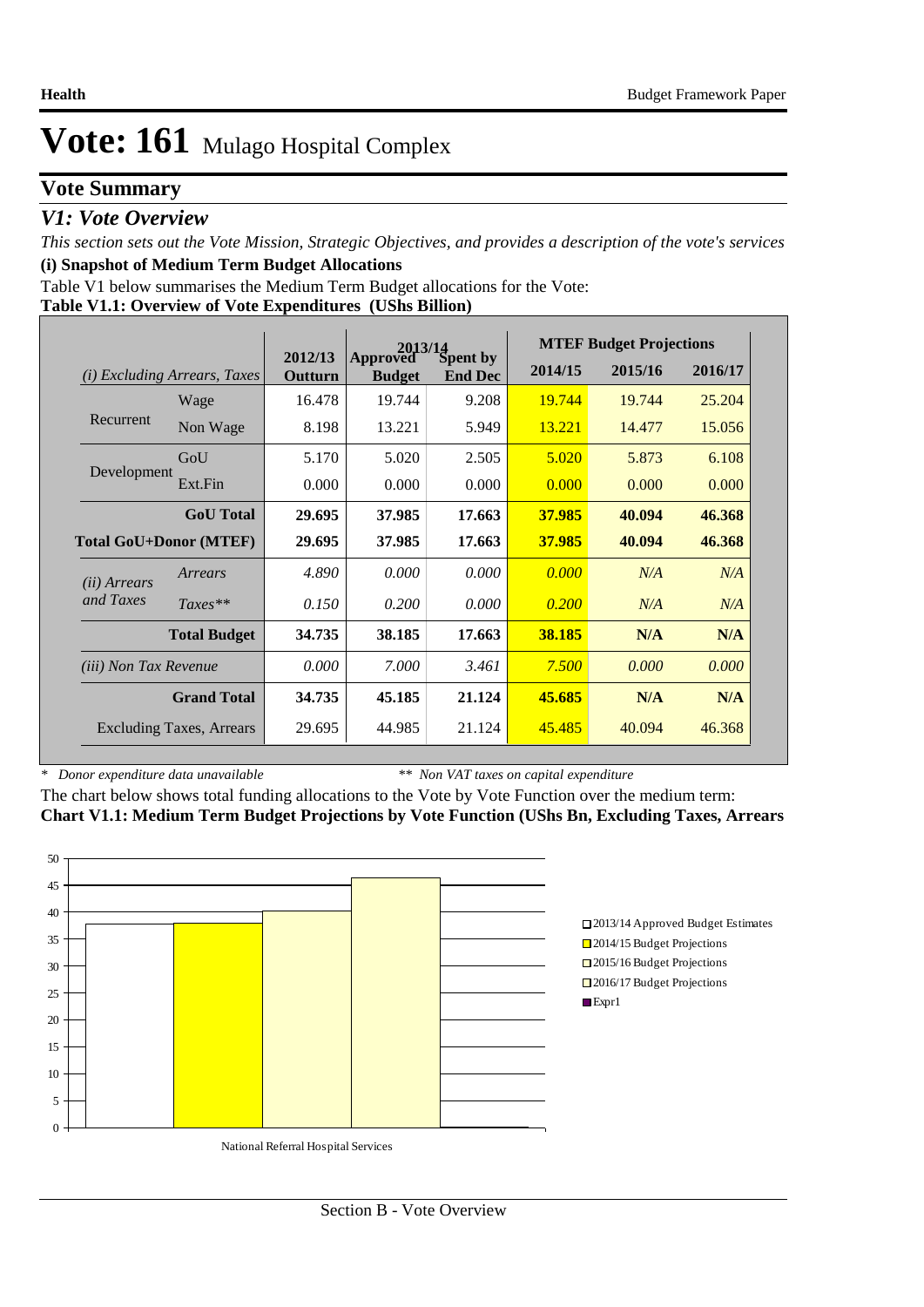### **Vote Summary**

#### **(ii) Vote Mission Statement**

The Vote's Mission Statement is:

*To provide super specialized healthcare, training and conducting operational research in line with the requirements of Ministry of Health*

#### **(iii) Vote Outputs which Contribute to Priority Sector Outcomes**

The table below sets out the vote functions and outputs delivered by the vote which the sector considers as contributing most to priority sector outcomes.

| <b>Table V1.2: Sector Outcomes, Vote Functions and Key Outputs</b>                                                      |                                                                            |                                                                                                   |  |  |  |  |  |  |
|-------------------------------------------------------------------------------------------------------------------------|----------------------------------------------------------------------------|---------------------------------------------------------------------------------------------------|--|--|--|--|--|--|
| <b>Sector Outcome 1:</b>                                                                                                | <b>Sector Outcome 2:</b>                                                   | <b>Sector Outcome 3:</b>                                                                          |  |  |  |  |  |  |
| Increased deliveries in health facilities                                                                               | Children under one year old protected<br>against life threatening diseases | Health facilities receive adequate stocks<br>of essential medicines and health<br>supplies (EMHS) |  |  |  |  |  |  |
| Vote Function: 08 54 National Referral Hospital Services                                                                |                                                                            |                                                                                                   |  |  |  |  |  |  |
| <b>Outputs Contributing to Outcome 1:</b>                                                                               | <b>Outputs Contributing to Outcome 2:</b>                                  | <b>Outputs Contributing to Outcome 3:</b>                                                         |  |  |  |  |  |  |
| Outputs Provided                                                                                                        | None                                                                       | None                                                                                              |  |  |  |  |  |  |
| 085401 Inpatient Services - National<br>Referral Hospital<br>085402 Outpatient Services - National<br>Referral Hospital |                                                                            |                                                                                                   |  |  |  |  |  |  |
|                                                                                                                         |                                                                            |                                                                                                   |  |  |  |  |  |  |

### *V2: Past Vote Performance and Medium Term Plans*

*This section describes past and future vote performance, in terms of key vote outputs and plans to address sector policy implementation issues.* 

#### **(i) Past and Future Planned Vote Outputs**

*2012/13 Performance*

135,012 inpatients were attended to. The average bed occupancy rate was 95%. 605,000 outpatients, 47,976 emergencies and 116,352 specialized cases were attended to. Medicines and health supplies worth Shs 9 billion were purchased. 1,300,000 laboratory tests were done while 45,000 patients imaged.

*Preliminary 2013/14 Performance*

181,761 inpatients attended to. 157,457 outpatients attended to

11,394 emergencies attended to

69567 specialised cases attended to

### **Table V2.1: Past and 201/12 Key Vote Outputs\***

| <i>Vote, Vote Function</i><br><b>Key Output</b> | <b>Approved Budget and</b><br><b>Planned outputs</b>           | 2013/14<br><b>Spending and Outputs</b><br><b>Achieved by End Dec</b> | 2014/15<br><b>Proposed Budget and</b><br><b>Planned Outputs</b> |
|-------------------------------------------------|----------------------------------------------------------------|----------------------------------------------------------------------|-----------------------------------------------------------------|
| <b>Vote: 161 Mulago Hospital Complex</b>        |                                                                |                                                                      |                                                                 |
|                                                 | <b>Vote Function: 0854 National Referral Hospital Services</b> |                                                                      |                                                                 |
| Output: 085401                                  | <b>Inpatient Services - National Referral Hospital</b>         |                                                                      |                                                                 |
| <b>Description of Outputs:</b>                  | 150,000 admissions.                                            | 32,086 admissions.                                                   | 140,000 admissions.                                             |
|                                                 | 750,000 inpatient days.                                        | 181,761 inpatient days.                                              | 710,000 inpatient days.                                         |
|                                                 | 35,000 deliveries                                              | 5.834 deliveries                                                     | 32,000 deliveries                                               |
|                                                 | 20,000 surgical operations.                                    | 4,722 surgical operations.                                           | 18,000 surgical operations.                                     |
|                                                 | 90% bed occupancy rate                                         | 111% bed occupancy rate                                              | 85% bed occupancy rate                                          |
|                                                 |                                                                |                                                                      |                                                                 |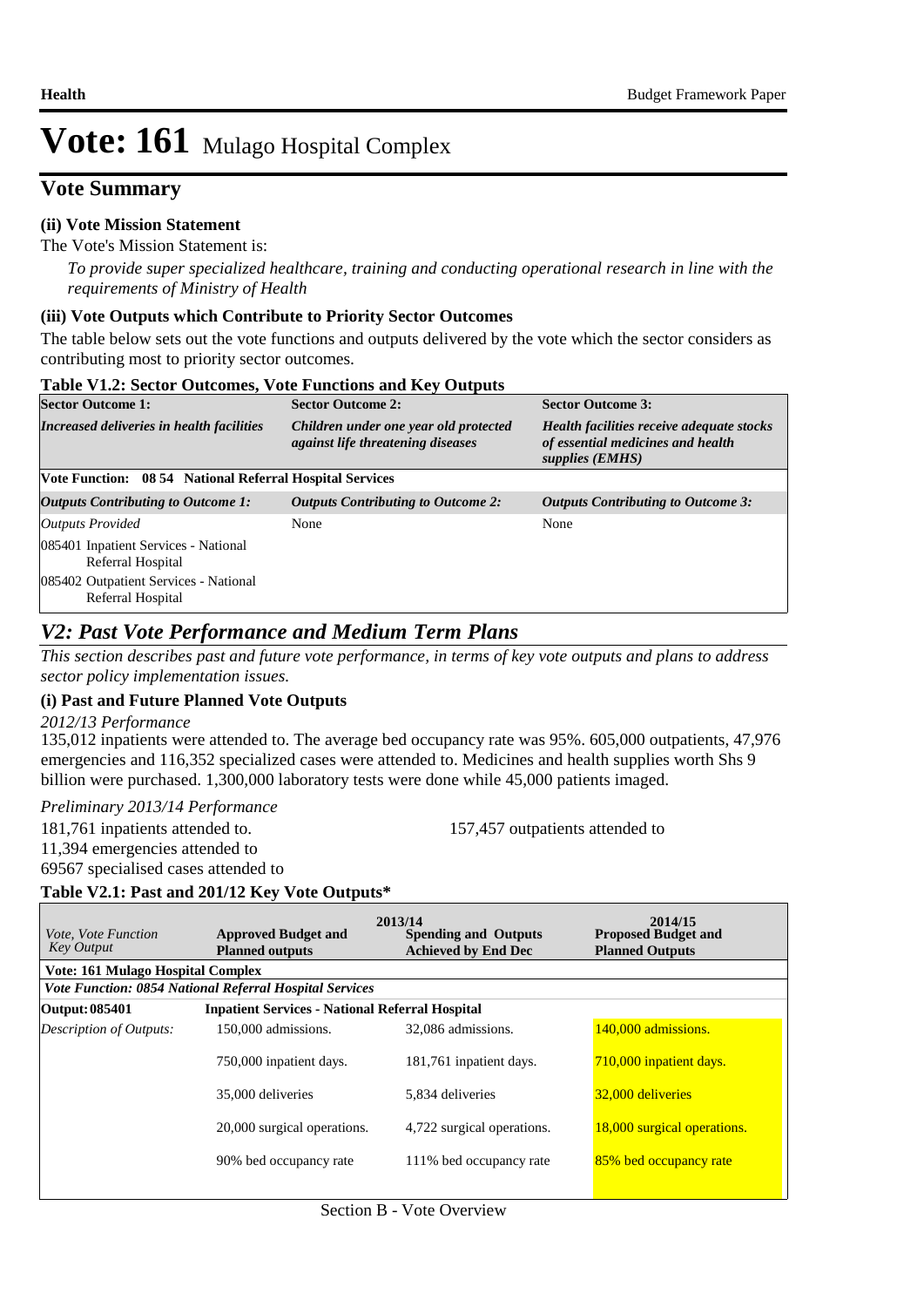# **Vote Summary**

| Vote, Vote Function<br><b>Key Output</b>                 | <b>Approved Budget and</b><br><b>Planned outputs</b>    | 2013/14<br><b>Spending and Outputs</b><br><b>Achieved by End Dec</b>            | 2014/15<br><b>Proposed Budget and</b><br><b>Planned Outputs</b>                                |
|----------------------------------------------------------|---------------------------------------------------------|---------------------------------------------------------------------------------|------------------------------------------------------------------------------------------------|
|                                                          | Average length of stay (ALOS)<br>5days                  | Average length of stay (ALOS)<br>6days.                                         | <b>Average length of stay (ALOS)</b><br>4days                                                  |
| Performance Indicators:                                  |                                                         |                                                                                 |                                                                                                |
| Number of major operations<br>done                       | 2,000                                                   | 333                                                                             | 1,800                                                                                          |
| Number of lab procedures<br>carried out                  | 1,500,000                                               | 398,838                                                                         | 1,600,000                                                                                      |
| No of inpatients attended to                             | 150,000                                                 | 32,086                                                                          | 140,000                                                                                        |
| Output Cost: UShs Bn:                                    | 26.378                                                  | UShs Bn:<br>5.407                                                               | <b>UShs Bn:</b><br>24.669                                                                      |
| Output: 085402                                           | <b>Outpatient Services - National Referral Hospital</b> |                                                                                 |                                                                                                |
| Description of Outputs:                                  | 870,230 General outpatients.                            | 157,457 General outpatients.                                                    | 860,230 General outpatients.                                                                   |
|                                                          |                                                         | 11,394 emergencies                                                              |                                                                                                |
|                                                          | 60,791 emergencies                                      | 69,567 specialised cases.                                                       | 58,791 emergencies                                                                             |
|                                                          | 245,000 specialised cases.                              | 262 renal dialysis sessions.                                                    | 236,000 specialised cases.                                                                     |
|                                                          | 20,000 renal dialysis sessions.                         | 11,061 Ante natal attendances.                                                  | 22,000 renal dialysis sessions.                                                                |
|                                                          | 25,000 Ante natal attendances.                          | 54,276 immunisations                                                            | 26,000 Ante natal attendances.                                                                 |
|                                                          | 160,000 immunisations                                   | 1,524 Radiotherapy cases.                                                       | 150,000 immunisations                                                                          |
|                                                          | 8,400 Radiotherapy cases.                               | 220 family planning attendances. 1,200 family planning                          | attendances.                                                                                   |
|                                                          | 1,000 family planning<br>attendances.                   |                                                                                 | 80,000 physiotherapy<br>attendances.                                                           |
|                                                          | 80,000 physiotherapy<br>attendances.                    |                                                                                 | $2,000$ counseling & testing for<br><b>HIV</b> cases                                           |
|                                                          | 2000 counseling $&$ testing for<br>HIV cases            |                                                                                 | 35,000 plaster of paris(POP)                                                                   |
|                                                          | 35,000 plaster of paris(POP)<br>cases.                  |                                                                                 | cases.                                                                                         |
| Performance Indicators:                                  |                                                         |                                                                                 |                                                                                                |
| No of specialised outpatient<br>cases attended to.       | 245,000                                                 | 69,567                                                                          | 236,000                                                                                        |
| No of general outpatients<br>attanded to.                | 870,230                                                 | 157,457                                                                         | 860,230                                                                                        |
| No of emergencies attended<br>to.                        | 60,791                                                  | 11,394                                                                          | 58,791                                                                                         |
| Output Cost: UShs Bn:                                    | 1.775                                                   | UShs Bn:<br>0.027                                                               | <b>UShs Bn:</b><br>2.410                                                                       |
| Output: 085403                                           |                                                         | Medical and Health Supplies Procured and Dispensed - National Referral Hospital |                                                                                                |
| <b>Description of Outputs:</b>                           |                                                         | N.A                                                                             | Procure and dispense medicines<br>and health supplies of worth<br>1.647bn for the private wing |
| Performance Indicators:<br>Proportion of health facility | 100                                                     | 00                                                                              | 100                                                                                            |
| orders served by NMS                                     |                                                         |                                                                                 |                                                                                                |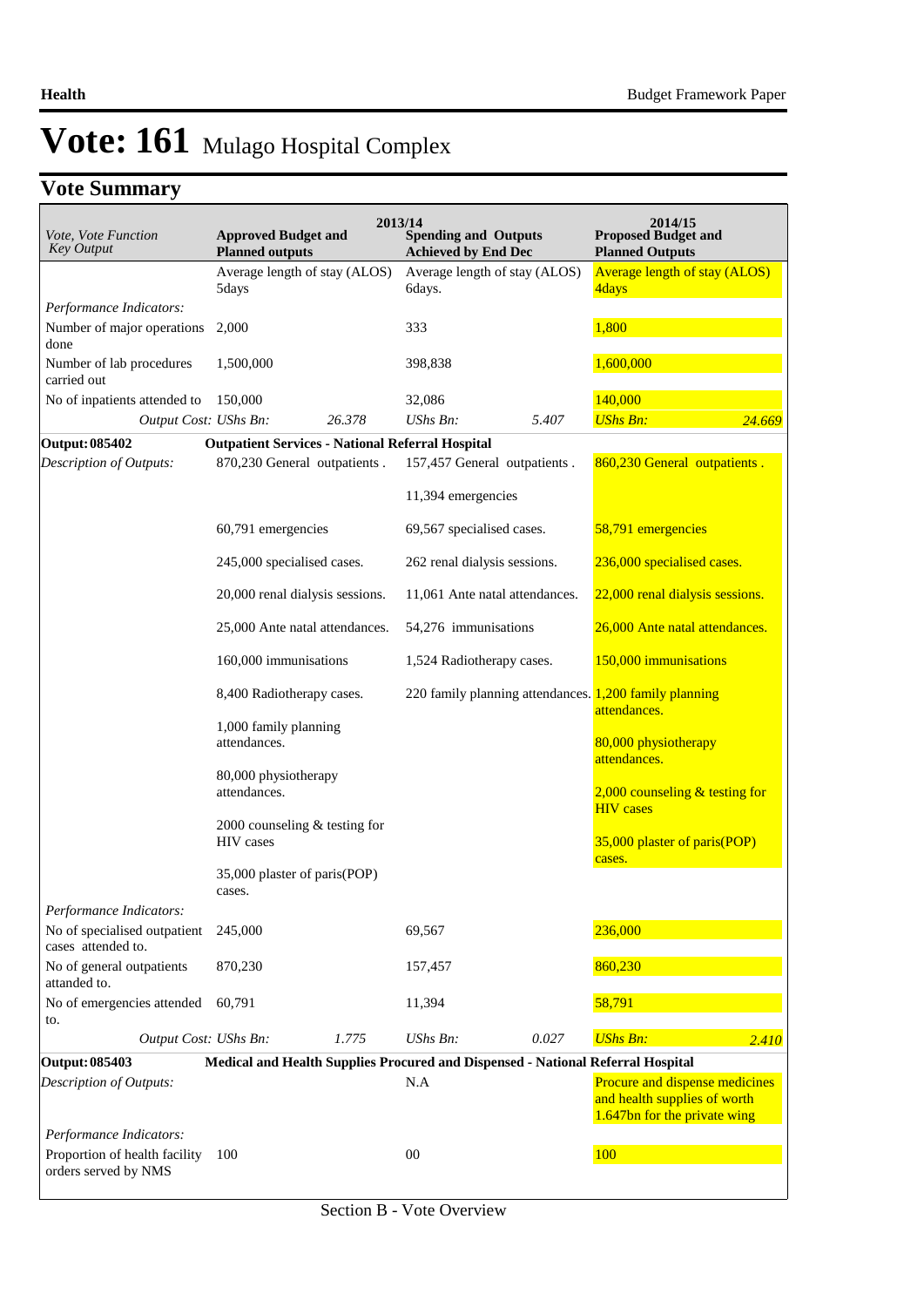# **Vote Summary**

| Vote, Vote Function<br>Key Output    | <b>Approved Budget and</b><br><b>Planned outputs</b> | 2013/14 | <b>Spending and Outputs</b><br><b>Achieved by End Dec</b> |       | 2014/15<br><b>Proposed Budget and</b><br><b>Planned Outputs</b> |        |
|--------------------------------------|------------------------------------------------------|---------|-----------------------------------------------------------|-------|-----------------------------------------------------------------|--------|
| Output Cost: UShs Bn:                |                                                      | 1.647   | $UShs Bn$ :                                               | 0.000 | <b>UShs Bn:</b>                                                 | 1.807  |
| <b>Output: 085404</b>                | Diagnostic Services - National Referral Hospital     |         |                                                           |       |                                                                 |        |
| Description of Outputs:              | 1,500,000 lab samples tested.                        |         | 398,838 lab samples tested.                               |       | 1,600,000 lab samples tested.                                   |        |
|                                      | $25,000$ x-rays done                                 |         | 7197 x-rays done                                          |       | $26,000$ x-rays done                                            |        |
|                                      | 4,000 C.T. Scans done                                |         | 1,272 C.T. Scans done                                     |       | 4,200 C.T. Scans done                                           |        |
|                                      | 30,000 Ultrasound scans done                         |         | 5,190 Ultrasound scans done                               |       | 32,000 Ultrasound scans done                                    |        |
|                                      | 500 MRI Scans done                                   |         | 354 Nuclear medicine<br>investigations.                   |       | 620 Nuclear medicine<br>investigations.                         |        |
|                                      | 720 Nuclear medicine<br>investigations.              |         |                                                           |       |                                                                 |        |
|                                      |                                                      |         | 384 ECGs                                                  |       | 1,920 ECGs                                                      |        |
|                                      | 1,939 ECGs                                           |         | 391 Echos                                                 |       | 1,960 Echos                                                     |        |
|                                      | 1,967 Echos                                          |         | 7 Broncoscopy                                             |       | 100 Broncoscopy                                                 |        |
|                                      | 20 Broncoscopy                                       |         | 108 Upper GIT<br>Endoscopy                                |       | 518 Upper GIT<br>Endoscopy                                      |        |
|                                      | 514 Upper GIT                                        |         |                                                           |       |                                                                 |        |
|                                      | Endoscopy                                            |         | 25 Lower GIT                                              |       | <b>86 Lower GIT Endoscopy</b>                                   |        |
|                                      | 81 Lower GIT Endoscopy                               |         |                                                           |       | 100 Cystoscopy                                                  |        |
|                                      | 90 Cystoscopy                                        |         |                                                           |       |                                                                 |        |
| Output Cost: UShs Bn:                |                                                      | 0.239   | $UShs Bn$ :                                               | 0.023 | <b>UShs Bn:</b>                                                 | 0.179  |
| Output: 085482                       | Staff houses construction and rehabilitation         |         |                                                           |       |                                                                 |        |
| Description of Outputs:              | construction of 100 housing<br>units(First phase)    |         | construction of 100 housing<br>units(First phase)         |       | construction of 100 housing<br>units(First phase)               |        |
| Performance Indicators:              |                                                      |         |                                                           |       |                                                                 |        |
| No. of staff houses<br>rehabilitated |                                                      |         | 00                                                        |       |                                                                 |        |
| No. of staff houses<br>constructed   | 100                                                  |         | 100                                                       |       | 100                                                             |        |
| Output Cost: UShs Bn:                |                                                      | 3.000   | $UShs Bn$ :                                               | 0.090 | <b>UShs Bn:</b>                                                 | 4.020  |
| <b>Vote Function Cost</b>            | <b>UShs Bn:</b>                                      |         | 45.185 UShs Bn:                                           |       | 17.663 <mark>UShs Bn:</mark>                                    | 45.485 |
| <b>Cost of Vote Services:</b>        | $UShs Bn$ :                                          |         | 44.985 UShs Bn:                                           |       | 17.663 UShs Bn:                                                 | 45.485 |

*\* Excluding Taxes and Arrears*

150,000 admissions. *2014/15 Planned Outputs*

750,000 inpatient days. 870,230 General outpatients .

60,791 emergencies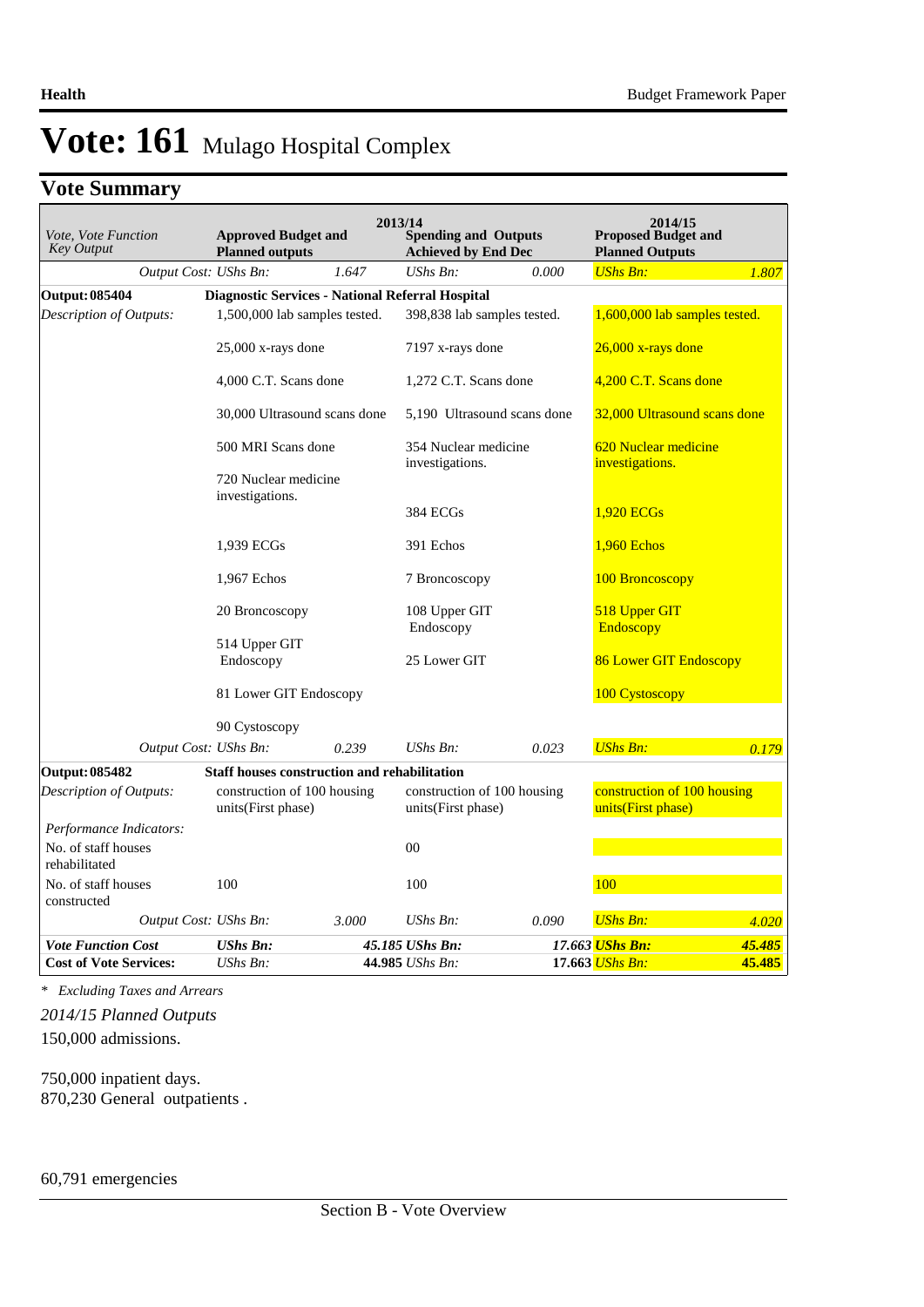### **Vote Summary**

- 245,000 specialised cases.
- 20,000 renal dialysis sessions.
- 25,000 Ante natal attendances.
- 160,000 immunisations
- 8,400 Radiotherapy cases.
- 1,000 family planning attendances.
- 80,000 physiotherapy attendances.
- 2000 counseling & testing for HIV cases
- 35,000 plaster of paris(POP) cases. 35,000 deliveries
- 20,000 surgical operations.
- 90% bed occupancy rate
- Average length of stay (ALOS) 5days870,230 General outpatients .
- 60,791 emergencies
- 245,000 specialised cases.
- 20,000 renal dialysis sessions.
- 25,000 Ante natal attendances.
- 160,000 immunisations
- 8,400 Radiotherapy cases.
- 1,000 family planning attendances.
- 80,000 physiotherapy attendances.
- 2000 counseling & testing for HIV cases
- 35,000 plaster of paris(POP) cases.

*Vote Function Key Output* 

#### **Table V2.2: Past and Medum Term Key Vote Output Indicators\***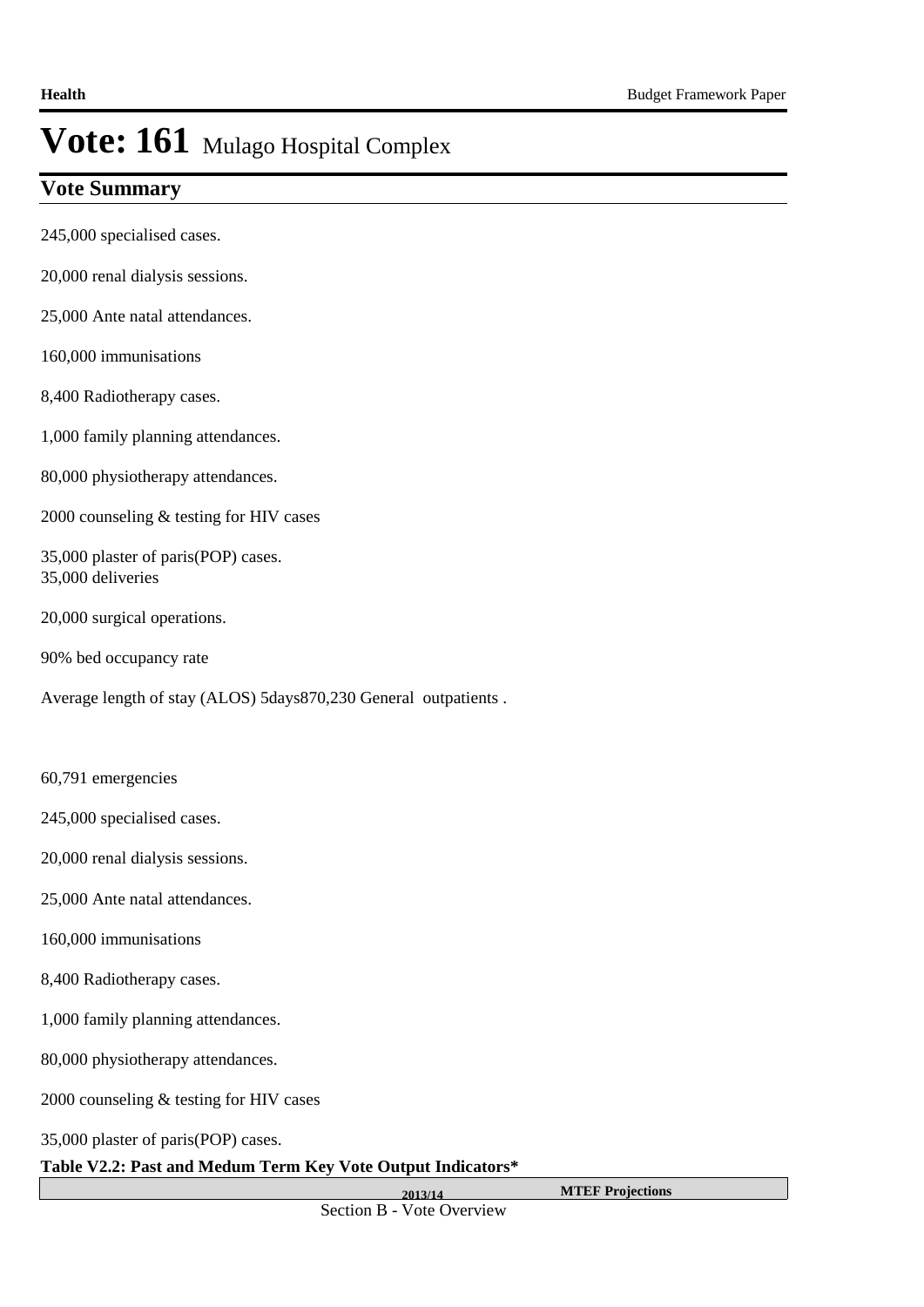### **Vote Summary**

| v ole duniniai y<br>Vote Function Key Output                                | 2012/13 | <b>Approved</b>  | <b>Outturn by</b> |                |           |           |
|-----------------------------------------------------------------------------|---------|------------------|-------------------|----------------|-----------|-----------|
| <b>Indicators and Costs:</b>                                                | Outturn | Plan             | <b>End Dec</b>    | 2014/15        | 2015/16   | 2016/17   |
| Vote: 161 Mulago Hospital Complex                                           |         |                  |                   |                |           |           |
| Vote Function:0854 National Referral Hospital Services                      |         |                  |                   |                |           |           |
| No of inpatients attended to                                                |         | 150,000          | 32,086            | 140,000        | 159,135   | 159,135   |
| Number of lab procedures carried out                                        |         | 1,500,000        | 398,838           | 1,600,000      | 1,715,000 | 1,715,000 |
| Number of major operations done                                             |         | 2,000            | 333               | 1,800          | 1,800     | 1,800     |
| No of emergencies attended to.                                              |         | 60,791           | 11,394            | 58,791         | 64,492    | 64,492    |
| No of general outpatients attanded to.                                      |         | 870,230          | 157,457           | 860,230        | 860,230   | 860,230   |
| No of specialised outpatient cases<br>attended to.                          |         | 245,000          | 69,567            | 236,000        | 236,000   | 236,000   |
| Proportion of health facility orders<br>served by NMS                       |         | 100              | 00                | 100            |           |           |
| No. of hospitals benefiting from the<br>construction of new facilities.     |         | $\mathbf{0}$     | $\mathbf{0}$      | $\overline{0}$ |           |           |
| No. of hospitals benefiting from the<br>rennovation of existing facilities. |         | $\mathbf{0}$     | $\boldsymbol{0}$  | $\overline{0}$ |           |           |
| No. of Health centres constructed                                           |         | $\boldsymbol{0}$ | $\mathbf{0}$      | $\overline{0}$ |           |           |
| No. of Health centres rehabilitated                                         |         | $\overline{0}$   | $\Omega$          | $\overline{0}$ |           |           |
| No. of staff houses constructed                                             |         | 100              | 100               | 100            | 100       | 100       |
| No. of staff houses rehabilitated                                           |         |                  | 00                |                |           |           |
| No. of maternity wards constructed                                          |         | $\mathbf{0}$     | 00                | $\overline{0}$ |           |           |
| No. of maternity wards rehabilitated                                        |         | $\overline{0}$   | 00                | $\overline{0}$ |           |           |
| No. of OPD wards constructed                                                |         | $\overline{0}$   | $\mathbf{0}$      | $\overline{0}$ |           |           |
| No. of OPD wards rehabilitated                                              |         | $\theta$         | $\mathbf{0}$      | $\overline{0}$ |           |           |
| No. of other wards constructed                                              |         | $\Omega$         | $\Omega$          | $\overline{0}$ |           |           |
| No. of other wards rehabilitated                                            |         | $\theta$         | $\Omega$          | $\overline{0}$ |           |           |
| No. of theatres constructed                                                 |         | $\overline{0}$   | $\Omega$          | $\overline{0}$ |           |           |
| No. of theatres rehabilitated                                               |         | $\Omega$         | $\Omega$          | $\Omega$       |           |           |
| Vote Function Cost (UShs bn)                                                | 34.735  | 44.985           | 17.663            | 45.485         | 40.094    | 46.368    |
| <b>Cost of Vote Services (UShs Bn)</b>                                      | 34.735  | 44.985           | 17.663            | 45.485         | 40.094    | 46.368    |

#### *Medium Term Plans*

The hospital has requested National Medical Stores, Ministry of Health and finanace to re-allocate the funds previously used to procure oxygen to be used in procurement of specialised dialysis sundries . Service contracts are to be secured and non serviceable equipments to be decommisioned and boarded off.

#### **(ii) Efficiency of Vote Budget Allocations**

Frame work contracts will be developed to eliminate procurement delays and ensure timely maintenance of the medical equipments.

#### **Table V2.3: Allocations to Key Sector and Service Delivery Outputs over the Medium Term**

|                                 | $(i)$ Allocation (Shs Bn) |                                 |      |      | $(ii)$ % Vote Budget |          |                                 |       |
|---------------------------------|---------------------------|---------------------------------|------|------|----------------------|----------|---------------------------------|-------|
| <b>Billion Uganda Shillings</b> |                           | 2013/14 2014/15 2015/16 2016/17 |      |      |                      |          | 2013/14 2014/15 2015/16 2016/17 |       |
| <b>Key Sector</b>               | <b>28.2</b>               | 27.1                            | 28.3 | 28.3 | 62.6%                | 59.5%    | 60.9%                           | 61.1% |
| Service Delivery                | 33.0                      | 33.1                            | 34.7 | 34.5 | $73.4\%$             | $72.7\%$ | 74.4%                           | 74.3% |

All costings are based on the assumption that there will be no inflation.

#### **Table V2.4: Key Unit Costs of Services Provided and Services Funded (Shs '000)**

| <b>Unit Cost</b><br><b>Description</b>                 | Actual<br>2012/13 | <b>Planned</b><br>2013/14 | <b>Actual</b><br>by Sept | <b>Proposed</b><br>2014/15 | <b>Costing Assumptions and Reasons for</b><br>any Changes and Variations from Plan |  |  |  |
|--------------------------------------------------------|-------------------|---------------------------|--------------------------|----------------------------|------------------------------------------------------------------------------------|--|--|--|
|                                                        |                   |                           |                          |                            |                                                                                    |  |  |  |
| Vote Function:0854 National Referral Hospital Services |                   |                           |                          |                            |                                                                                    |  |  |  |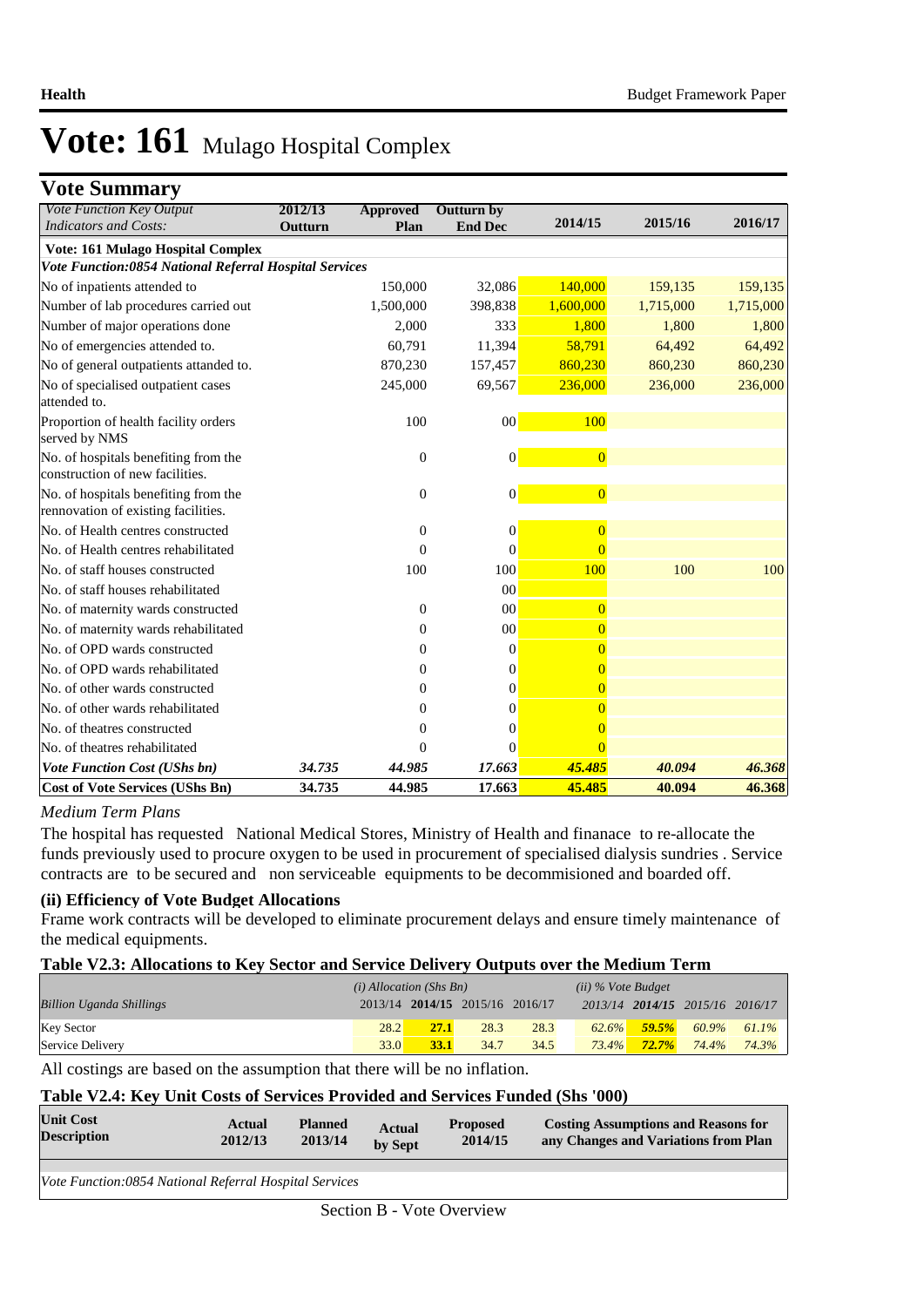### **Vote Summary**

| $\overline{\phantom{a}}$               |                   |                           |                   |                            |                                                                                                                                                                                                                 |
|----------------------------------------|-------------------|---------------------------|-------------------|----------------------------|-----------------------------------------------------------------------------------------------------------------------------------------------------------------------------------------------------------------|
| <b>Unit Cost</b><br><b>Description</b> | Actual<br>2012/13 | <b>Planned</b><br>2013/14 | Actual<br>by Sept | <b>Proposed</b><br>2014/15 | <b>Costing Assumptions and Reasons for</b><br>any Changes and Variations from Plan                                                                                                                              |
|                                        |                   |                           |                   |                            |                                                                                                                                                                                                                 |
| <b>XXXX</b>                            |                   |                           |                   |                            |                                                                                                                                                                                                                 |
| Maintenance of<br>Medical equipments   |                   | 111,623                   |                   | 111.623                    | There will be no inflation $\&$ the unit cost<br>will remain stable to cater for the new<br>sophisticated medical equipments e.g.<br>patient monitors, CT Scan, theatre<br>operating machines and Oxygen Plant. |
| <b>Food for Patients</b>               | $\theta$          | $\overline{c}$            |                   | 2                          | There will be no inflation and the unit<br>cost will remain stable at $2,190/=$ a day to<br>cater for all the three meals.                                                                                      |

#### **(iii) Vote Investment Plans**

There is a shortage of staff accommodation for critical staff working in casualty, intensive care unit, labour suite, operating theatres. Therefore the construction of 200 units will improve staff performance and efficiency.

#### **Table V2.5: Allocations to Capital Investment over the Medium Term**

|                                           | $(i)$ Allocation (Shs Bn) |      |                         |      | $(ii)$ % Vote Budget |           |           |           |
|-------------------------------------------|---------------------------|------|-------------------------|------|----------------------|-----------|-----------|-----------|
| <b>Billion Uganda Shillings</b>           | 2013/14                   |      | 2014/15 2015/16 2016/17 |      | 2013/14              | 2014/15   | 2015/16   | 2016/17   |
| Consumption Expendture (Outputs Provided) | 39.9                      | 40.4 | 41.5                    | 41.5 | 88.6%                | 88.7%     | 89.1%     | 89.5%     |
| Grants and Subsidies (Outputs Funded)     | 0.1                       | 0.1  | 0.1                     | 0.1  | $0.2\%$              | $0.2\%$   | $0.2\%$   | $0.2\%$   |
| Investment (Capital Purchases)            | 5.0                       | 5.0  | 5.0                     | 4.8  | 11.2%                | $11.0\%$  | $10.7\%$  | 10.3%     |
| <b>Grand Total</b>                        | 45.0                      | 45.5 | 46.6                    | 46.4 | $100.0\%$            | $100.0\%$ | $100.0\%$ | $100.0\%$ |

The hospital is investing in building two blocks of 100 staff housing units costing UGX 17.5 Bn. In this financial year, the first phase costing UGX 2,5 Bn the project is run for three years. The hospital has continued to allocate the biggest portion of the capital budget on houses.

#### **Table V2.6: Major Capital Investments**

| <b>Project, Programme</b>                           | 2013/14                                                                                                                                                              | 2014/15                                                           |                                                                           |
|-----------------------------------------------------|----------------------------------------------------------------------------------------------------------------------------------------------------------------------|-------------------------------------------------------------------|---------------------------------------------------------------------------|
| <b>Vote Function Output</b><br><b>UShs Thousand</b> | <b>Approved Budget, Planned</b><br><b>Actual Expenditure and</b><br><b>Outputs (Quantity and Location)</b><br><b>Outputs by September</b><br>(Quantity and Location) |                                                                   | <b>Proposed Budget, Planned</b><br><b>Outputs (Quantity and Location)</b> |
| <b>Project 0392 Mulago Hospital Complex</b>         |                                                                                                                                                                      |                                                                   |                                                                           |
| 085482 Staff houses<br>construction and             | Staff quarters:                                                                                                                                                      | Foundation stage completed for<br>100 Housing units (First phase) | Construction of staff houses to<br>continue                               |
| rehabilitation                                      | 100 Housing units (First phase)                                                                                                                                      |                                                                   |                                                                           |
| Total                                               | 3,000,000                                                                                                                                                            | 90.250                                                            | 4,020,000                                                                 |
| <b>GoU</b> Development                              | 3,000,000                                                                                                                                                            | 90.250                                                            | 4.020.000                                                                 |
| <b>External Financing</b>                           | 0                                                                                                                                                                    | 0                                                                 | 0                                                                         |

#### **(iv) Vote Actions to improve Priority Sector Outomes**

Framework contracts will be developed to ensure timely maintenance of equipment & delivery of supplies.

#### **Table V2.7: Priority Vote Actions to Improve Sector Performance 2013/14 Planned Actions: 2013/14 Actions by Sept: 2014/15 Planned Actions: MT Strategy: Sector Outcome 1: Increased deliveries in health facilities** Vote Function: 08 54 National Referral Hospital Services *VF Performance Issue: Inadequate budget for staff welfare* lobby for additional funding Contnue to Provide meals to staff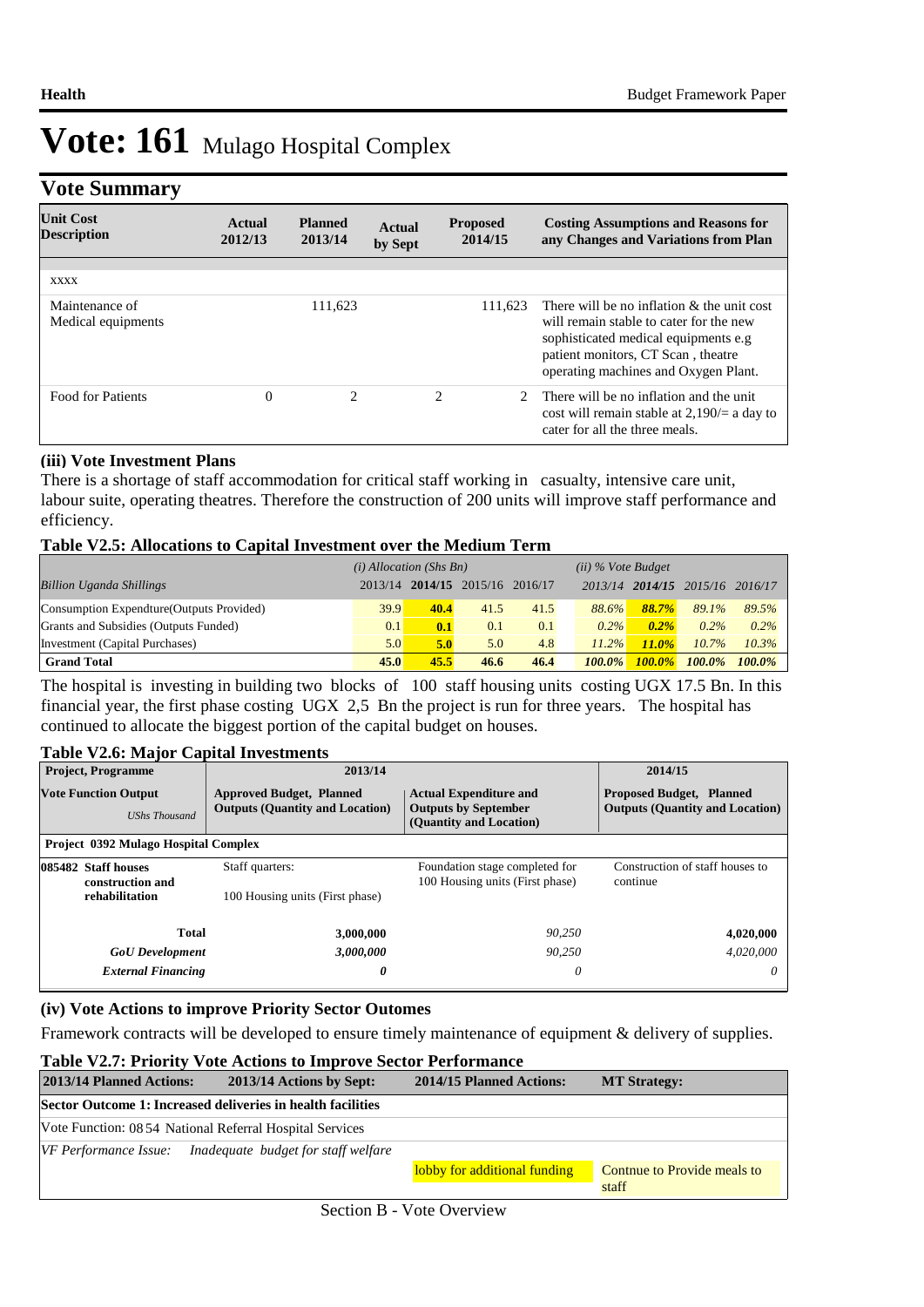# **Vote Summary**

| 2013/14 Planned Actions: | 2013/14 Actions by Sept:                                                                               | 2014/15 Planned Actions:                                                                                                                                                                                                           | <b>MT Strategy:</b>                                                                                                                                                                                                                |
|--------------------------|--------------------------------------------------------------------------------------------------------|------------------------------------------------------------------------------------------------------------------------------------------------------------------------------------------------------------------------------------|------------------------------------------------------------------------------------------------------------------------------------------------------------------------------------------------------------------------------------|
| VF Performance Issue:    | Inadequate budget for Specialized Medical supplies (renal dialysis, radionucleides, spect gama camera) |                                                                                                                                                                                                                                    |                                                                                                                                                                                                                                    |
|                          |                                                                                                        | The hospital shall continue to<br>lobby Government and other<br>partners for procurement of<br>medical equipment. The sector<br>will also explore modalities<br>for partnering with the private<br>sector in the area of equipment | The hospital shall continue to<br>lobby Government and other<br>partners for procurement of<br>medical equipment. The sector<br>will also explore modalities<br>for partnering with the private<br>sector in the area of equipment |
|                          |                                                                                                        | under the PPP modality.                                                                                                                                                                                                            | under the PPP modality                                                                                                                                                                                                             |
| VF Performance Issue:    | Inadequate number of staff for superspecialized services                                               |                                                                                                                                                                                                                                    |                                                                                                                                                                                                                                    |
|                          |                                                                                                        | Submit the vacancies to<br><b>Health Service for recruitment</b>                                                                                                                                                                   | Deploying more SHOs to the<br>grealty affected departments                                                                                                                                                                         |

## *V3 Proposed Budget Allocations for 2014/15 and the Medium Term*

*This section sets out the proposed vote budget allocations for 2014/15 and the medium term, including major areas of expenditures and any notable changes in allocations.* 

#### **Table V3.1: Past Outturns and Medium Term Projections by Vote Function\***

|                                          |                           | 2013/14                |                             | <b>MTEF Budget Projections</b> |         |         |
|------------------------------------------|---------------------------|------------------------|-----------------------------|--------------------------------|---------|---------|
|                                          | 2012/13<br><b>Outturn</b> | Appr.<br><b>Budget</b> | Spent by<br><b>End Sept</b> | 2014/15                        | 2015/16 | 2016/17 |
| Vote: 161 Mulago Hospital Complex        |                           |                        |                             |                                |         |         |
| 0854 National Referral Hospital Services | 34.735                    | 44.985                 | 7.689                       | 45.485                         | 40.094  | 46.368  |
| <b>Total for Vote:</b>                   | 34.735                    | 44.985                 | 7.689                       | 45.485                         | 40.094  | 46.368  |

#### **(i) The Total Budget over the Medium Term**

The Proposed total budget for the FY 2014-15 is 45 billion shillings.

#### **(ii) The major expenditure allocations in the Vote for 2014/15**

The major vote expediture is on salaries UGX 19.4 Bn,Utilities shs 2.986 Bn,Maintenance of Medical equipment shs 2,23 Bn, Staff Allowances shs 1,37 Bn,Staff houses 4.02 Bn.

#### **(iii) The major planned changes in resource allocations within the Vote for 2014/15**

The major planned changes in resource allocation were on construction of staff houses.

#### **Table V3.2: Key Changes in Vote Resource Allocation**

| <b>Changes in Budget Allocations and Outputs from 2013/14 Planned Levels:</b>  |                                                                               |                                                         |  |                   |                                                                               | <b>Justification for proposed Changes in</b>                                                |  |  |
|--------------------------------------------------------------------------------|-------------------------------------------------------------------------------|---------------------------------------------------------|--|-------------------|-------------------------------------------------------------------------------|---------------------------------------------------------------------------------------------|--|--|
| 2014/15                                                                        |                                                                               | 2015/16                                                 |  | 2016/17           | <b>Expenditure and Outputs</b>                                                |                                                                                             |  |  |
|                                                                                |                                                                               | Vote Function: 0801 National Referral Hospital Services |  |                   |                                                                               |                                                                                             |  |  |
| Output:                                                                        |                                                                               | 0854 01 Inpatient Services - National Referral Hospital |  |                   |                                                                               |                                                                                             |  |  |
| <b>UShs Bn:</b>                                                                |                                                                               | <u>-1.709</u> UShs Bn:                                  |  | $0.000$ UShs Bn:  |                                                                               | <b>0.000</b> Under NTR, More funds were allocated<br>to the purchase of essential medicines |  |  |
|                                                                                |                                                                               |                                                         |  |                   |                                                                               | and supplies for the private patients                                                       |  |  |
| Output:                                                                        | 0854 05 Hospital Management and Support Services - National Referral Hospital |                                                         |  |                   |                                                                               |                                                                                             |  |  |
| $UShs Bn:$                                                                     |                                                                               | $1.473$ UShs Bn:                                        |  | $1.473$ UShs Bn:  |                                                                               | 1.473 The increament is due to the anticipated<br>increase in NTR. The increment will       |  |  |
|                                                                                |                                                                               |                                                         |  |                   |                                                                               | cater for the professional fees paid to the<br>consultants                                  |  |  |
| Output:                                                                        |                                                                               | 0854 77 Purchase of Specialised Machinery & Equipment   |  |                   |                                                                               |                                                                                             |  |  |
| <b>UShs Bn:</b>                                                                |                                                                               | $-0.220$ UShs Bn:                                       |  | $-0.220$ UShs Bn: |                                                                               | -0.220 Since most of the equipments are going                                               |  |  |
| This is a result of a<br>reduction in the budget for<br>specialised equipments |                                                                               |                                                         |  |                   |                                                                               | to be provided under ADB, it was                                                            |  |  |
|                                                                                |                                                                               |                                                         |  |                   | prudent to transfer the funds to the<br>ongoing construction of staff houses. |                                                                                             |  |  |
|                                                                                |                                                                               |                                                         |  |                   |                                                                               |                                                                                             |  |  |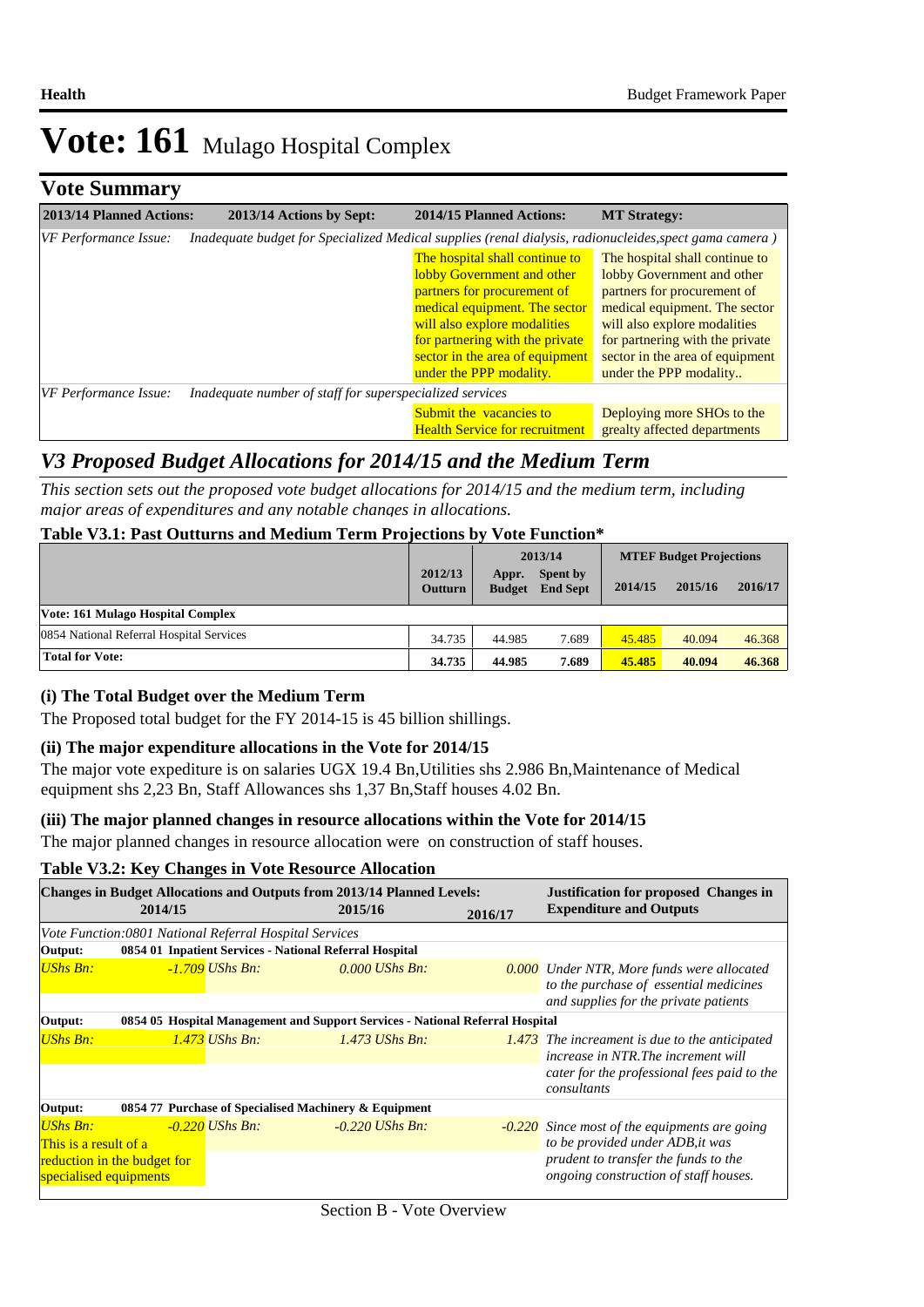### **Vote Summary**

| <b>Changes in Budget Allocations and Outputs from 2013/14 Planned Levels:</b><br><b>Justification for proposed Changes in</b> |                                                               |                                                                   |         |                   |         |                                                                                                                                                        |
|-------------------------------------------------------------------------------------------------------------------------------|---------------------------------------------------------------|-------------------------------------------------------------------|---------|-------------------|---------|--------------------------------------------------------------------------------------------------------------------------------------------------------|
|                                                                                                                               | 2014/15                                                       |                                                                   | 2015/16 |                   | 2016/17 | <b>Expenditure and Outputs</b>                                                                                                                         |
| Output:                                                                                                                       |                                                               | 0854 78 Purchase of Office and Residential Furniture and Fittings |         |                   |         |                                                                                                                                                        |
| <b>UShs Bn:</b><br>A reduction is due to the<br>be catered by the loan                                                        | fact that all other items will<br>from ADB after rehabilition | $-0.700$ UShs Bn:                                                 |         | $-1.200$ UShs Bn: |         | -1.200 Funds were transferred to the ongoing<br>construction of staff houses to improve<br>on staff accomodation.                                      |
| Output:                                                                                                                       |                                                               | 0854 82 Staff houses construction and rehabilitation              |         |                   |         |                                                                                                                                                        |
| <b>UShs Bn:</b>                                                                                                               |                                                               | $1.020$ UShs Bn:                                                  |         | $1.479$ UShs Bn:  |         | 1.282 The increment is to cater for staff<br>accomodation under NTR. Due to<br><i>inadequate accomodation for staff.</i><br>Management has embarked on |
|                                                                                                                               |                                                               |                                                                   |         |                   |         | comprehensive strategy through<br>increased funding to improve staff<br>accommodation.                                                                 |

### *V4: Vote Challenges for 2014/15 and the Medium Term*

*This section sets out the major challenges the vote faces in 2014/15 and the medium term which the vote has been unable to address in its spending plans.*

Inadequate budget for Specialized Medical supplies (renal dialysis, radionucleides,spect gama camera )Inadequate budget for Specialized Medical supplies (renal dialysis, radionucleides,spect gama camera ) worth shs 5.0bn.Inadequate budget to cater for staff welfare shs 9.9bn

#### **Table V4.1: Additional Output Funding Requests**

| <b>Additional Requirements for Funding and</b><br><b>Outputs in 2014/15:</b>             |       | <b>Justification of Requirement for</b><br><b>Additional Outputs and Funding</b> |  |  |  |
|------------------------------------------------------------------------------------------|-------|----------------------------------------------------------------------------------|--|--|--|
| Vote Function:0805 National Referral Hospital Services                                   |       |                                                                                  |  |  |  |
| Output:<br>0854 05 Hospital Management and Support Services - National Referral Hospital |       |                                                                                  |  |  |  |
| <b>UShs Bn:</b>                                                                          | 0.000 |                                                                                  |  |  |  |

*This section discusses how the vote's plans will address and respond to the cross-cutting policy, issues of gender and equity; HIV/AIDS; and the Environment, and other budgetary issues such as Arrears and NTR..* 

#### **(i) Cross-cutting Policy Issues**

#### *(i) Gender and Equity*

Training budget includes training in Gender mainstreaming. Allocation of staff houses will be based on equal opportunities for all staff. Welfare schemes have provision for adjusting gender issues.

#### *(ii) HIV/AIDS*

Funds were put aside under the training budget to conduct CMEs on HIV/AIDS prevention.

#### *(iii) Environment*

The hospital earmarked shs.466m to service the cleaning contract,this includes both internal and external cleaning.External cleaning involves garbage collection and sorting of the non medical waste from medical waste. Medical waste is incenerated to avoid any hazardous situatuations to the environment.

#### **(ii) Payment Arrears**

The table below shows all the payment arrears outstanding for the Vote:

| Payee        |  | <b>Payment Due Date</b> | <b>Amount (UShs Bn)</b> |
|--------------|--|-------------------------|-------------------------|
| <b>TOTAL</b> |  |                         | 6.00                    |
| <b>WATER</b> |  |                         | 4.00                    |
|              |  |                         |                         |